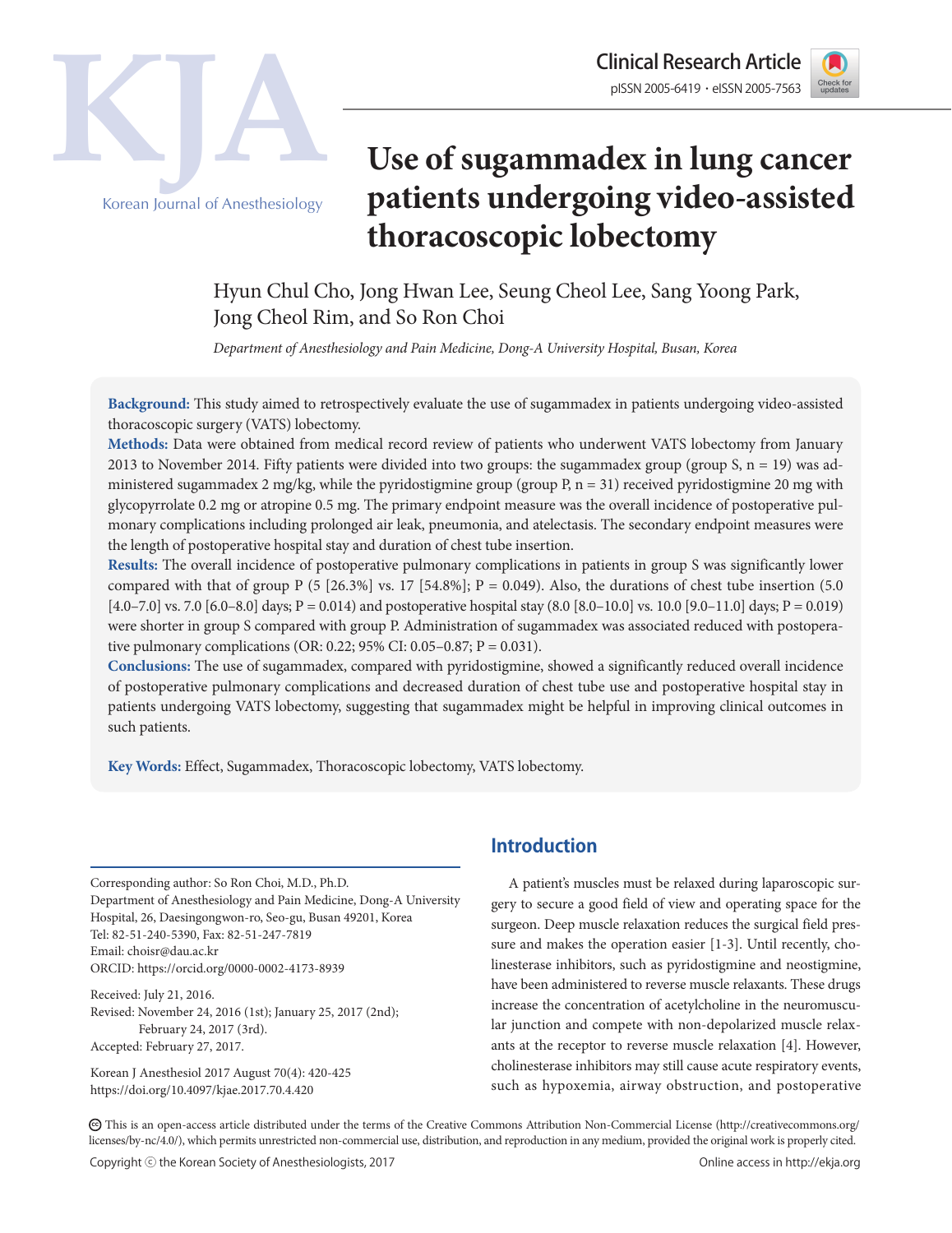pulmonary complications, because they are not direct muscle relaxation antagonists [5-8]. Additionally, unpleasant symptoms, such as muscle weakness, longer post-anesthesia care unit stays, and delayed tracheal extubations may occur [9].

Sugammadex is the first selective relaxant binding agent, which is a synthetically modified gamma-cyclodextrin. Sugammadex reverses muscle relaxation quickly and safely from deep anesthesia levels by binding directly with steroidal neuromuscular blocking agents, such as rocuronium or vecuronium without residual muscle relaxation [8,10,11]. Therefore, the use of sugammadex for neuromuscular blockade reversal can be expected to enable deep breathing and help restore pulmonary function as soon as possible. We hypothesized that these effects would result in decreased postoperative pulmonary complications that have been reviewed in lobectomy studies such as pneumonia, atelectasis, and prolonged air leak [12-15].

This study sought to retrospectively evaluate the use of sugammadex in patients undergoing thoracoscopic lobectomy.

# **Materials and Methods**

This study was approved by the Institutional Review Board (IRB) for the patients who were transported to the intensive care unit (ICU) after general anesthesia in the central operating suite from January 1, 2013 to November 30, 2014 (IRB No. 14-231).

This study was conducted following the guidelines of the STROBE statement [16]. The data were retrospectively obtained from medical record review of patients. The inclusion criteria were the following: 1) patients older than 20 years; 2) American Society of Anesthesiologists (ASA) physical status classifications I, II, and III; and 3) patients operated on via video-assisted thoracoscopic surgery (VATS) lobectomy. Cases converted to open surgery or bilateral surgery were excluded.

In our hospital, neuromuscular function is monitored at the adductor pollicis muscle using the train of four (TOF) during VATS lobectomy. According to protocol for reversal of muscle relaxant, a single bolus dose of traditional reversal (pyridostigmine 20 mg with glycopyrrolate 0.2 mg or atropine 0.5 mg) or sugammadex 2 mg/kg is administered if spontaneous recovery has reached the reappearance of a second twitch in response to TOF stimulation. Neuromuscular monitoring continues until the end of anesthesia and at least until recovering a TOF ratio of 0.9, which is considered sufficient for safe extubation. Postoperative care including chest tube use, duration of ventilator use, ICU stay and postoperative hospital stay are routinely implemented according to VATS lobectomy protocol at the Department of Thoracic and Cardiovascular Surgery. All patients received 0.9 mg/kg of rocuronium for induction, and maintenance vecuronium was administered. Patient controlled analgesia for postoperative pain control consisted of fentanyl 5 μg/kg/h for all patients.

Fifty patients who underwent VATS lobectomy were divided into two groups: the sugammadex group (group  $S$ ,  $n = 19$ ) was administered sugammadex 2 mg/kg, while the pyridostigmine group (group P,  $n = 28$ ) received a single bolus dose of traditional reversal (pyridostigmine 20 mg with glycopyrrolate 0.2 mg or atropine 0.5 mg). Because sugammadex has only been used since January 2014 at our institution, group P and group S represent data collected before and after this time point, respectively.

Anthropometric information, comorbidities, preoperative arterial blood gas analysis (ABGA), pulmonary function tests (PFTs), chest X-ray, and chest computed tomography findings were confirmed by examining the medical records. Tumor stages, locations of the lobectomy sites, anesthesia and operation times, the administration of sugammadex, intraoperative ABGA, and time to extubation after termination of anesthesia were investigated using the anesthesia and operative records. Tumor type and the surgical margin of the incision site were confirmed. Intraoperative hypoxia was defined as a saturation less than 95% oximetry or arterial oxygen partial pressure less than 80 mmHg during surgery. The primary endpoint measure was the overall incidence of postoperative pulmonary complications including prolonged air leak, pneumonia, and atelectasis as confirmed from progress and discharge records. Postoperative pulmonary complications was observed during the entire period from the operation to the day of discharge. A prolonged air leak was defined as an air leak present on postoperative day 4. Atelectasis and pneumonia were diagnosed based on radiologic readings of postoperative chest X-ray. The secondary endpoint measures were the length of postoperative hospital stay and duration of chest tube insertion. These factors were also confirmed by examining progress records.

All measured values were statistically analyzed using SPSS ver. 21.0 software (IBM Corp., Armonk, NY, USA). For continuous variables, the data distribution was firstly evaluated for normality using the Kolmogorov-Smirnov test. As age, body mass index, operation and anesthetic durations passed the normality test, they were analyzed using the t-test. Since the length of ventilation, ICU stay, chest tube duration, and postoperative hospital stay did not pass the normality test, they were analyzed using the Mann–Whitney *U* test. ASA physical status, comorbidities and specific complications were analyzed using the chi-square and Fisher's exact tests. In addition, univariate and subsequent multivariate binary logistic regression analyses were performed to identify demographic and clinical variables associated with complications. Variables with  $P < 0.2$  in the univariate logistic regression analysis were entered into the multivariate logistic regression analysis using backward selection. P values < 0.05 were considered significant.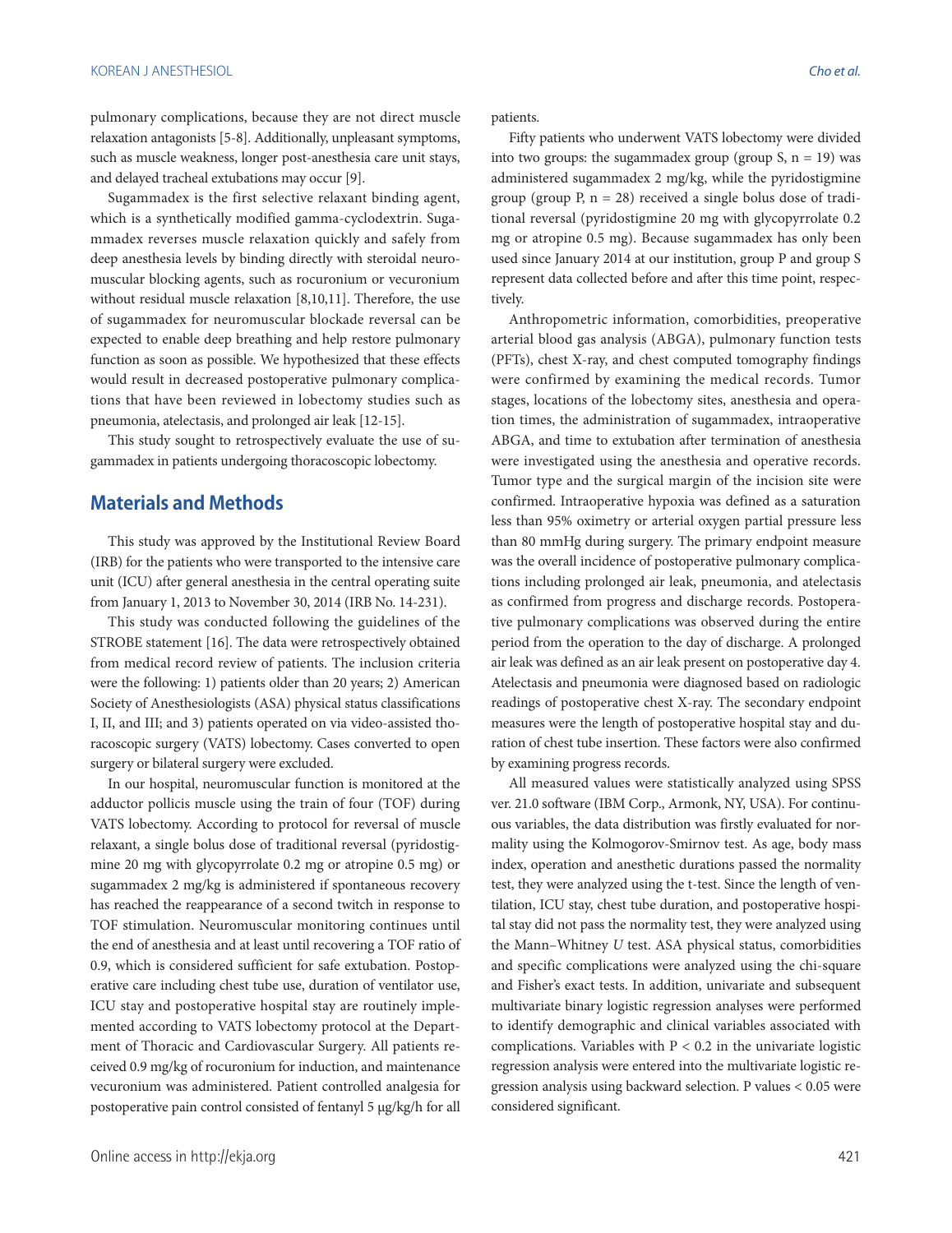#### **Results**

A total of 54 patients were included. Three cases that converted to open surgery, and one case that underwent bilateral surgery were excluded. The remaining 50 patients were divided into group P ( $n = 31$ ) and group S ( $n = 19$ ). No significant differences were found between the two groups in demographic and clinical variables including the majority of the comorbidities. Only diabetes presented a statistically significant difference; i.e., more patients in group P had histories of diabetes compared with the patients in group S (38.7% vs.  $10.5\%$ ; P = 0.031) (Table 1). Postoperative hypoxia did not occur in the two groups.

Our primary endpoint, the overall incidence of postoperative pulmonary complications in patients, was significantly lower in group S compared with that of group P (5 [26.3%] vs. 17 [54.8%];  $P = 0.049$ ; however, no statistically significant differences in any of the specific complications were observed between the two groups (Table 2). A subsequent multivariate regression analysis revealed that administration of sugammadex was associated with reduced postoperative pulmonary complications (odds ratio: 0.22; 95% CI: 0.05–0.87; P = 0.031) (Table 3).

The secondary endpoints, duration of chest tube insertion and length of postoperative hospital stay, showed statistically significant differences. The duration of chest tube insertion (5.0 [4.0–7.0] vs. 7.0 [6.0–8.0] days;  $P = 0.014$ ) and postoperative hospital stay  $(8.0 \, [8.0-10.0] \,$  vs. 10.0  $[9.0-11.0] \,$  days; P = 0.019) were significantly shorter in group S than group P (Table 2).

Atrial fibrillation, pulmonary embolism, myocardial infarction, cerebrovascular accident, renal failure, re-operation, and death did not occur in either group. One group P experienced

|                       | Group P<br>$(n = 31)$ | Group S<br>$(n = 19)$ | P value |
|-----------------------|-----------------------|-----------------------|---------|
| Age (yr)              | $61.2 \pm 11.8$       | $62.7 \pm 8.3$        | 0.632   |
| Sex (M/F)             | 16/15                 | 10/9                  | 0.944   |
| BMI $(kg/m2)$         | $23.7 \pm 3.0$        | $23.7 \pm 3.7$        | 0.610   |
| ASA (1 and 2/3)       | 15/16                 | 9/10                  | 0.944   |
| Operation time (min)  | $238.2 \pm 38.1$      | $243.7 \pm 37.3$      | 0.623   |
| Anesthetic time (min) | $310.6 \pm 42.9$      | $315.8 \pm 40.5$      | 0.676   |
| Hypoxia OP            | 15(48.4)              | 9(47.4)               | 0.944   |
| Past Medical History  | 18(58.1)              | 9(47.4)               | 0.461   |
| Hypertension          | 11(35.5)              | 5(26.3)               | 0.500   |
| DM                    | 12(38.7)              | 2(10.5)               | 0.031   |
| Previous lung OP      | 1(3.2)                | 1(5.3)                | 1.000   |
| <b>CVA</b>            | 4(12.9)               | 0(0.0)                | 0.284   |
| <b>IHD</b>            | 3(9.7)                | 1(5.3)                | 1.000   |
| COPD                  | 0(0)                  | 2(10.5)               | 0.140   |
| Atrial fibrillation   | 0(0)                  | 2(10.5)               | 0.140   |

Data are presented as mean ± SD or number of patients (%). Group P: Pyridostigmine administration, Group S: Sugammadex administration. BMI: body mass index, ASA: American Society of Anesthesiologists physical status classification, OP: operation, DM: diabetes mellitus, CVA: cerebrovascular accident, IHD: ischemic heart disease, COPD: chronic obstructive pulmonary disease.

|  |  | Table 2. Postoperative Complication and Length of Postoperative Care |
|--|--|----------------------------------------------------------------------|
|  |  |                                                                      |

|                              | Group P<br>$(n = 31)$ | Group S<br>$(n = 19)$ | P value |
|------------------------------|-----------------------|-----------------------|---------|
| Complication                 | 17(54.8)              | 5(26.3)               | 0.049   |
| Prolonged air leak           | 1(3.2)                | 1(5.3)                | 1.000   |
| Pneumonia                    | 7(22.6)               | 3(15.8)               | 0.722   |
| Atelectasis                  | 11(35.5)              | 2(10.5)               | 0.095   |
| Mechanical ventilation (day) | $0(0-0)$              | $0(0-0)$              | 0.434   |
| Chest tube insertion (day)   | $7.0(6.0-8.0)$        | $5.0(4.0-7.0)$        | 0.014   |
| ICU stay (day)               | $2.0(2.0-2.0)$        | $2.0(2.0-2.0)$        | 0.263   |
| PostOP hospital stay (day)   | $10.0(9.0-11.0)$      | $8.0(8.0-10.0)$       | 0.019   |

Data are presented as number of patients (%) or median and 25–75% IQR. Group P: Pyridostigmine administration, Group S: Sugammadex administration. ICU: intensive care unit, postOP: postoperative.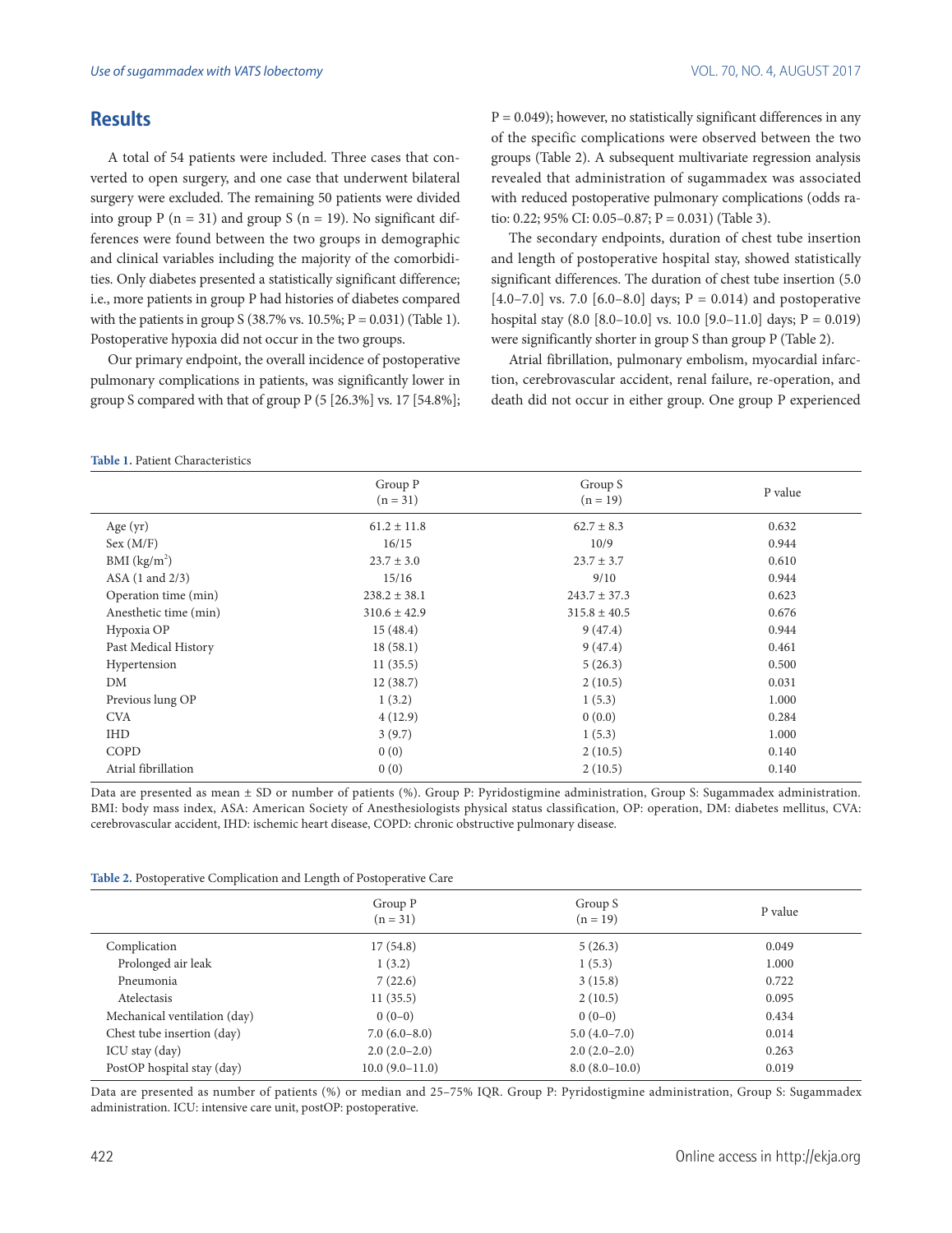**Table 3.** Associations between Demographic and Clinical Variables and Postoperative Complications

|                          | PostOP complication $(-)$<br>$(n = 28)$ | PostOP complication $(+)$<br>$(n = 22)$ | Univariate           |         | Multivariate         |         |
|--------------------------|-----------------------------------------|-----------------------------------------|----------------------|---------|----------------------|---------|
|                          |                                         |                                         | OR (95% CI)          | P value | OR (95% CI)          | P value |
| Age $(yr)$               | $60.1 \pm 11.1$                         | $63.9 \pm 9.5$                          | $1.04(0.98-1.10)$    | 0.203   |                      |         |
| BMI (kg/m <sup>2</sup> ) | $23.9 \pm 3.4$                          | $23.5 \pm 3.1$                          | $0.96(0.81-1.15)$    | 0.671   |                      |         |
| Male                     | 16(57.1)                                | 10(45.5)                                | $1.60(0.52 - 4.93)$  | 0.413   |                      |         |
| Sugammadex               | 14(50.0)                                | 5(22.7)                                 | $0.29(0.09-1.02)$    | 0.053   | $0.22(0.05-0.87)$    | 0.031   |
| ASA class 3              | 12(42.9)                                | 14 (63.6)                               | $2.33(0.74 - 7.34)$  | 0.148   | $2.96(0.82 - 10.68)$ | 0.098   |
| DM                       | 5(17.9)                                 | 9(40.9)                                 | $3.19(0.88 - 11.54)$ | 0.078   | $1.40(0.30-6.49)$    | 0.665   |
| Hypertension             | 7(25.0)                                 | 9(40.9)                                 | $2.08(0.62 - 6.94)$  | 0.235   |                      |         |
| Prelung OP               | 1(3.6)                                  | 1(4.5)                                  | $1.29(0.08-21.78)$   | 0.862   |                      |         |
| <b>CVA</b>               | 2(7.1)                                  | 2(9.1)                                  | $1.30(0.17-10.05)$   | 0.801   |                      |         |
| <b>IHD</b>               | 1(3.6)                                  | 3(13.6)                                 | $4.26(0.41 - 44.17)$ | 0.224   |                      |         |
| Atrial fibrillation      | 2(7.1)                                  | 0(0.0)                                  |                      | 0.999   |                      |         |
| COPD                     | 1(3.6)                                  | 1(4.5)                                  | $1.29(0.08-21.78)$   | 0.862   |                      |         |
| OP hypoxia               | 14(50.0)                                | 10(45.5)                                | $0.83(0.27-2.55)$    | 0.750   |                      |         |
| Operation time (min)     | $233.8 \pm 38.7$                        | $248.6 \pm 35.1$                        | $1.01(1.00-1.03)$    | 0.167   | $1.02(1.00-1.04)$    | 0.090   |
| Anesthetic time (min)    | $305.5 \pm 42.4$                        | $321.6 \pm 39.8$                        | $1.01(1.00-1.02)$    | 0.178   | $0.99(0.95-1.04)$    | 0.716   |

Data are presented as mean ± SD or number of patients (%) and odds ratios (OR) with 95% CI. BMI: body mass index, ASA: American Society of Anesthesiologists physical status classification, DM: diabetes mellitus, OP: operation, CVA: cerebrovascular accident, IHD: ischemic heart disease, COPD: chronic obstructive pulmonary disease.

sick sinus syndrome after surgery, but this patient had underlying asymmetric sinus node dysfunction.

#### **Discussion**

Several studies have compared the effect of sugammadex versus cholinesterase inhibitors, such as pyridostigmine or neostigmine in the postanesthesia care unit (PACU). These studies have shown that the use of sugammadex has reduced postoperative residual curarization (PORC) in the PACU [6,10]. This study showed that the incidence of postoperative pulmonary complications was lower and the duration of postoperative hospital stay was shorter in the patients undergoing lobectomy with suggamadex treatment.

In this study, respiratory complications including prolonged air leak, pneumonia, and atelectasis occurring after lobectomy were evaluated, and we thought that the use of sugammadex as a neuromuscular blockade reversal reduced overall pulmonary complications. Although sugammadex has been shown to reduce the total number of postoperative complications, there were no significant differences in specific pulmonary complications. This is thought to be due to the limitation of the number of subjects. We only had a sample size of 50 patients. In studies comparing thoracoscopic surgery and thoracotomy, respiratory and cardiovascular complications, especially atrial fibrillation, were common [12-15], but cardiovascular problems were rarely observed in this study. However, the decrease in complication rate is similar to the result of other studies in which the frequency of critical respiratory events is decreased due to the use of sugammadex. Martinez-Ubieto et al. [6] examined whether the TOF level, type of neuromuscular blocking agents (NMBAs) and reversal agents used, and respiratory events in the PACU were associated with an increased incidence of pneumonia and atelectasis during hospital admission. By studying critical respiratory event percentages for each of the groups identified by type of NMBAs and reversal agents used, significant differences were observed between the rocuronium-sugammadex group (1.1%) compared to the rocuronium group (9.7%) and the cisatracurium-neostigmine group (8.7%).

The decrease in the duration of chest tube insertion and postoperative hospital stay in this study may also be the result of reduced postoperative pulmonary complication. Sugammadex induces rapid reversal, quick restoration of normal skeletal muscle function and achivement of deep breaths without residual muscle relaxation, which reduces the incidence of atelectasis, help to restore pulmonary function [8,10,11], and allows the chest tube to be removed as soon as possible. These factors may reduce the length of postoperative hospital stay.

The extra few minutes of reversal advantage could translate into real clinical benefits. Studies have been reported that residual muscle relaxation progresses to respiratory complications such as pneumonia or atelectasis during hospital stays. Martinez-Ubieto et al. [6] demonstrated that the presence of PORC in the PACU shows a significant association with the development of postoperative critical respiratory events such as pneumonia, atelectasis and that the use of sugammadex significantly reduces the incidence of PORC in the PACU. Grosse-Sundrup et al. [17] demonstrated a significantly higher incidence of pulmonary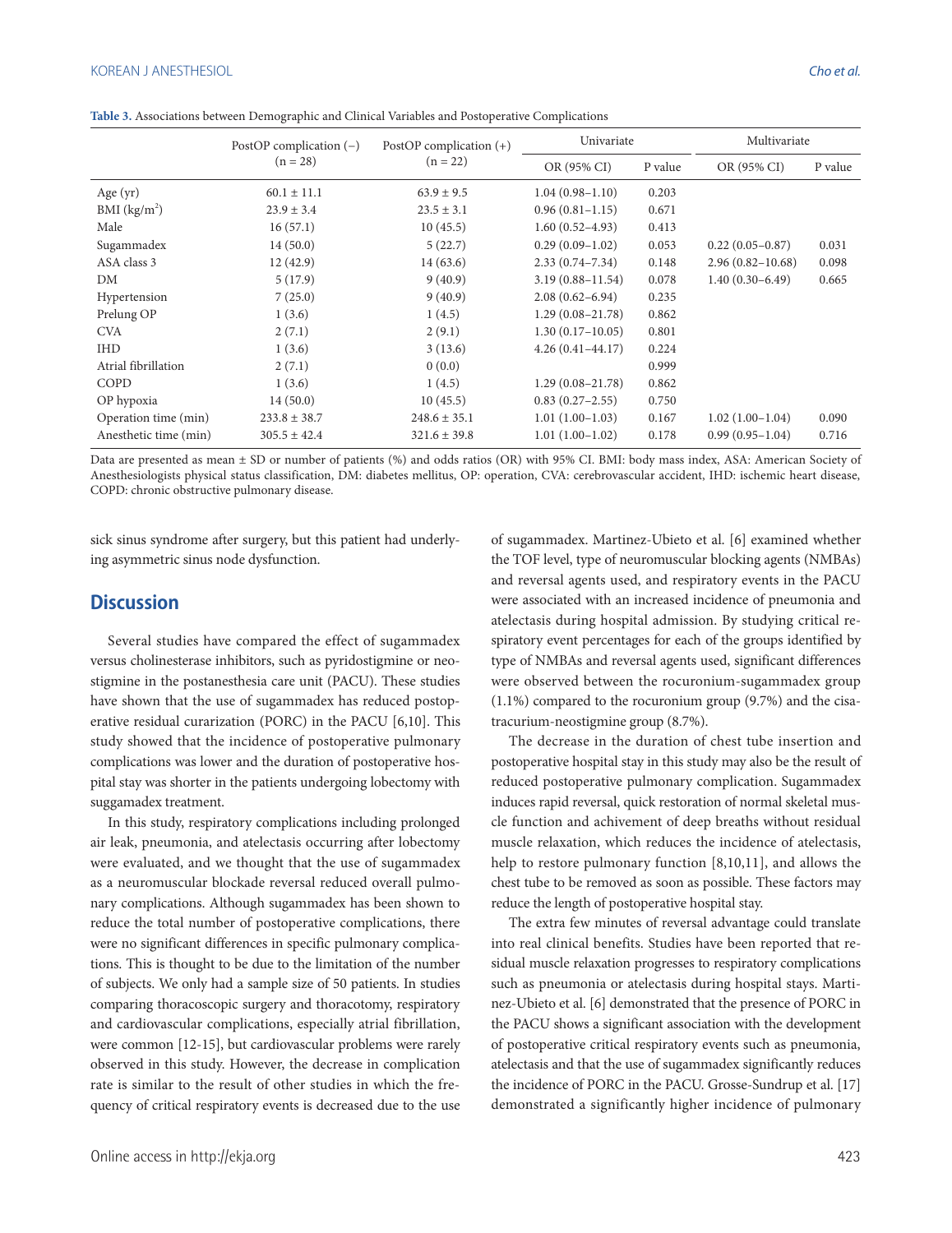complications within seven postoperative days associated with the use of intermediate acting NMBAs. The authors inferred that the lingering effects of NMBAs are likely to have caused respiratory compromise in vulnerable patients. Another study reported that pulmonary outcomes deteriorated significantly in patients over 60 years of age with ASA physical status of 3 or 4 who were administered neostigmine or no reversal agent, but almost no detrimental effects were reported in the group that was administered sugammadex [18].

In this study, we could not confirm an association between sugammadex use and cardiovascular complications. However, a study comparing the use of sugammadex versus neostigmine in a patient with obstructive sleep apnea [7], reported that circulation-related complications including bradycardia, tachycardia, hypotension, hypertension, and arrythmia were significantly reduced in the group using sugammadex compared to the group using neostigmine. (5.4% vs. 37.8%). They assumed that circulation-related complications in patients who were given neostigmine might be associated with the later improvement in neuromuscular conduction. Therefore, in this study, the use of sugammadex can be considered to reduce cardiovascular complications that commonly occur in patients undergoing lobectomy. The action mechanism of sugammadex is dependent on the chemical encapsulation of the neuromuscular blocking agent molecule and does not involve a direct interaction with the cholinergic system. Comparatively, the administration of pyridostigmine leads to increased airway resistance and bradycardia and the administration of atropine or glycopyrrolate leads to tachycardia. Therefore, sugammadex may decrease pneumoniacausing secretions and cardiovascular disease [19,20].

This study examined the effect of the use of sugammadex in the postoperative period, but not in the PACU. However, data on residual curarization recorded after ICU transfer could not be confirmed. Only, there were no reintubations in the ICU, suggesting that there were no serious complications due to residual curarization. The most common complication after tracheal extubation is coughing. Though coughing is usually not a complication in itself, coughing may increase arterial pressure, heart rate and intraocular or intracranial pressure, and ineffective or persistent coughing might be associated with complications such as laryngospasm [21]. Therefore, it is a limitation of this study that we could not confirm minor respiratory events due to residual curarization such as coughing.

We began using the sugammadex in our hospital during the second half of 2013, and this measure has been used mainly with patients who are being transported to the ICU since 2014 for the prevention of hypoventilation during the transfer to the ICU. Thus, this study was divided into two groups based on January 2014. For this reason, this study may have limitations as a retrospective study because there is a possibility that a variable is dependent on the progress of time. However, anesthesia management and perioperative management were performed according to the Department of Anesthesiology and the Department of Thoracic and Cardiovascular Surgery protocols. Since the operations were performed by a specialist who has performed the operation since the late 1990s, the difference in the operator's skill level is expected to be minimal. In addition, there was no change in the drug during the study period, and there was no case of delayed recovery due to infection at the surgical site. Therefore, this study seems to have no difference in patient care in accordance with the protocol between the two groups, despite its retrospective nature.

In conclusion, the use of sugammadex, compared with pyridostigmine, showed a significant reduction in the overall incidence of postoperative pulmonary complications and decreased the duration of chest tube use and postoperative hospital stay in patients undergoing VATS lobectomy, suggesting that sugammadex might be helpful in improving clinical outcomes in such patients. However, large-scale of prospective studies are needed to demonstrate the beneficial effects of sugammadex.

### **Acknowledgments**

The authors would like to thank Dr. Sinyoung Kang, Associate Professor of the Department of Anesthesia in University of Iowa for her comments on this manuscript.

This study was supported by Dong-A University research fund.

#### **ORCID**

Seung Cheol Lee, https://orcid.org/0000-0001-8669-5517 Sang Yoong Park, https://orcid.org/0000-0001-7495-8025 So Ron Choi, https://orcid.org/ 0000-0002-4173-8939

# **References**

- 1. Madsen MV, Gätke MR, Springborg HH, Rosenberg J, Lund J, Istre O. Optimising abdominal space with deep neuromuscular blockade in gynaecologic laparoscopy--a randomised, blinded crossover study. Acta Anaesthesiol Scand 2015; 59: 441-7.
- 2. Van Wijk RM, Watts RW, Ledowski T, Trochsler M, Moran JL, Arenas GW. Deep neuromuscular block reduces intra-abdominal pressure